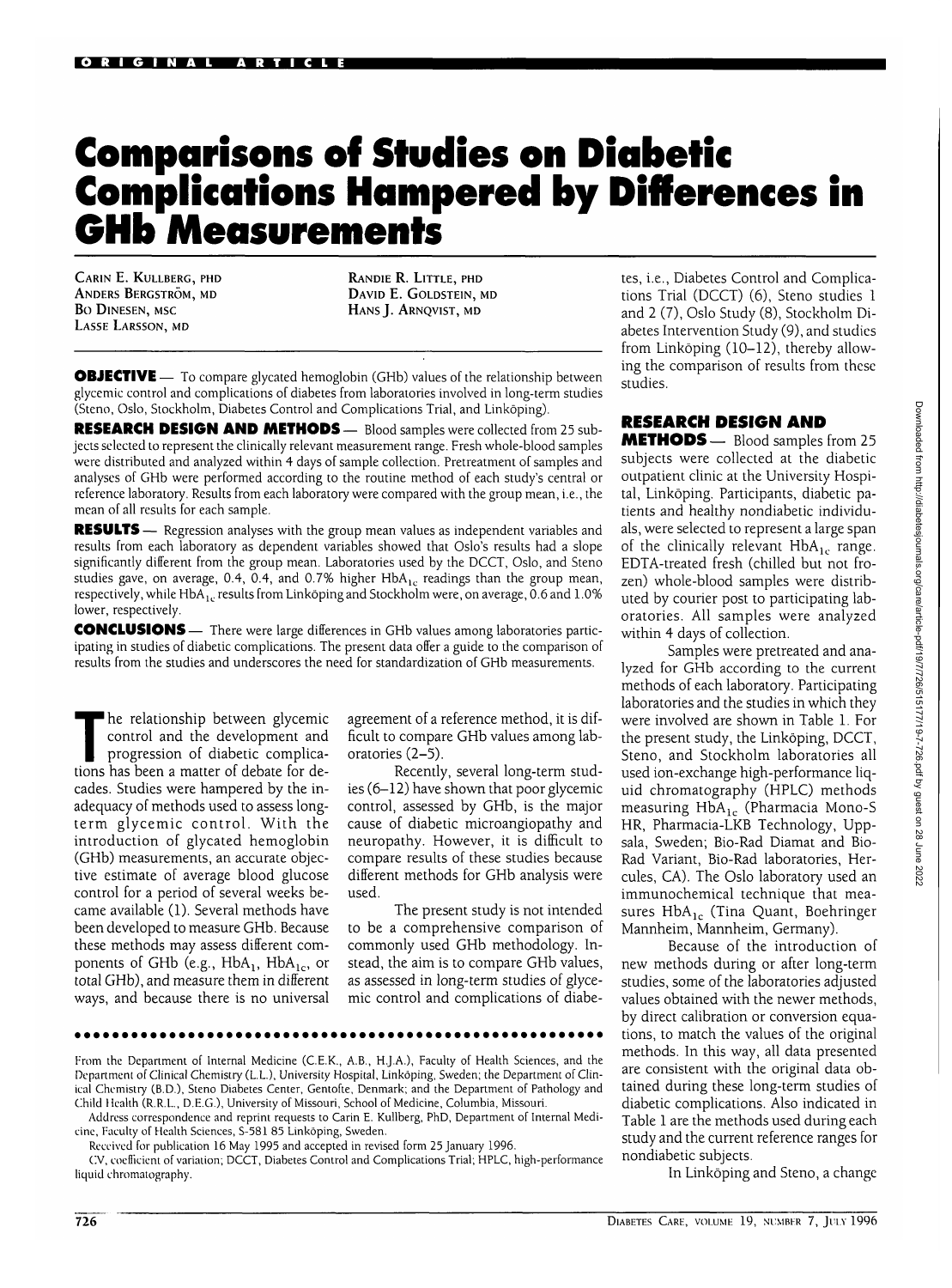| Long-term study and<br>analyzing laboratory                         | Original study<br>method | Current<br>method         | Current<br>reference<br>interval | Current<br>interassay CV<br>(high and<br>low control) | Current<br>intra-assay<br>CV (high and<br>low control) | Conversion to<br>original method  |
|---------------------------------------------------------------------|--------------------------|---------------------------|----------------------------------|-------------------------------------------------------|--------------------------------------------------------|-----------------------------------|
| DCCT; University of MO-<br>Columbia                                 | Bio-Rex 70<br>resin HPLC | Diamat HPLC               | $4.0 - 6.0$                      | 1.0; 2.0                                              | 0.6:1.1                                                | Calibration                       |
| Linköping; Laboratoriet för klinisk<br>kemi, Universitets sjukhuset | Auto A1c HA<br>8110 HPLC | Mono-S HR HPLC            | $3.6 - 5.4$                      | 2.5:3.9                                               | 1.3:2.0                                                | No adjustment required            |
| Oslo: Sentral-laboratoriet, Aker<br>sykehus                         | Diamat HPLC              | Tina Quant<br>immunoassay | $3.9 - 5.7$                      | 2.8; 3.1                                              | 3.3; 3.3                                               | $0.86 \times (T$ ina Q $) + 1.70$ |
| Steno; Klinisk Kemisk Afdeling,<br>Steno Diabetes Center            | Diamat HPLC              | Variant HPLC              | $4.1 - 6.4$                      | 1.9:2.5                                               | 0.5                                                    | No adjustment required            |
| Stockholm; Kemikliniken,<br>Södersjukhuset                          | Mono-S HPLC              | Variant HPLC              | $3.9 - 5.7$                      | 1.5:1.9                                               | 2.0:2.2                                                | $1.05 \times (Variant) - 1.55$    |

**Table 1—Methods** *used in five long-term studies of glycemic control and diabetic complications*

Steno intra-assay CV refers to HbA<sub>1c</sub> samples in the 5.3-16.1% range (mean 8.6%). Current reference interval and current inter- and intra-assay are expressed as percent.

in method was made, but the new and old methods produced the same numerical results. At the University of Missouri, Columbia, MO, the Bio-Rex 70 HPLC method remains the back-up/reference system for the newer Diamat HPLC. Interand intra-assay coefficient of variation (CV) for the currently used methods are given in Table 1. The procedure to determine CV differs among laboratories, e.g., the CV estimates are based on different number of samples. Total assay imprecision for control subjects with low  $HbA_{1c}$ levels (4.8-6.0%) ranged between 1.6 and 4.5% CV and for high  $HbA_{1c}$  (8.0-12.7%), between 1.2-4.3% CV for the currently used assays and according to the standard quality controls of each laboratory.

## **Data analysis**

Since at present no internationally accepted standard exists, and a true  $HbA_{1c}$  or GHb concentration therefore cannot be determined, all data for the present study were compared with a calculated group mean, which was defined as the mean value for each sample analyzed in all five laboratories. Results from the separate laboratories were evaluated by bivariate linear regression analyses, with the group mean as independent variable and each laboratory as the dependent variable. The SPSS statistical package (SPSS for Macintosh, version 4.02, and SPSS for Windows, release 6.1, SPSS, Chicago, IL) was used for the statistical analysis.

**RESULTS**— The group mean values, i.e., the mean value for each sample, ranged from 4.3 to  $11.4\%$  HbA<sub>1c</sub>. The difference between the highest and lowest result of the sample was, on average, 1.7% HbA<sub>1c</sub> (range 1.2–2.4% HbA<sub>1c</sub>). The interlaboratory variability for the five laboratories ranged between 6-22% (CV),

with samples with higher concentrations of  $HbA_{1c}$  giving lower CVs. The values obtained by each laboratory are given separately in Fig. 1 and 2.

Regression analyses showed that the Oslo results had a slope significantly different from the group mean (Fig. 3) and a larger CI for the slope (interval range 0.13, compared with 0.05-0.06 for the other laboratories; Table 2), i.e., the variation in the deviation from the group mean values was greater than for the other laboratories. The DCCT, Oslo, and Steno laboratories gave, on average, 0.4, 0.4, and 0.7% higher  $HbA_{1c}$  readings than the group mean, respectively, while l.inkoping and Stockholm reported, on average, 0.6 and 1.0% lower  $HbA_{1c}$  readings, respectively. In Table 3, comparative values of HbA<sub>1c</sub>, as calculated from the regression analyses, are given.

Note that, though Stockholm and Steno labs used the same method to ana-



**Figure 1**—*Relation between group mean values (mean of each sample of all methods) and HbAlc analyzed by study methods from DCCT* (A), *Linkoping* (B), *and Oslo* (C).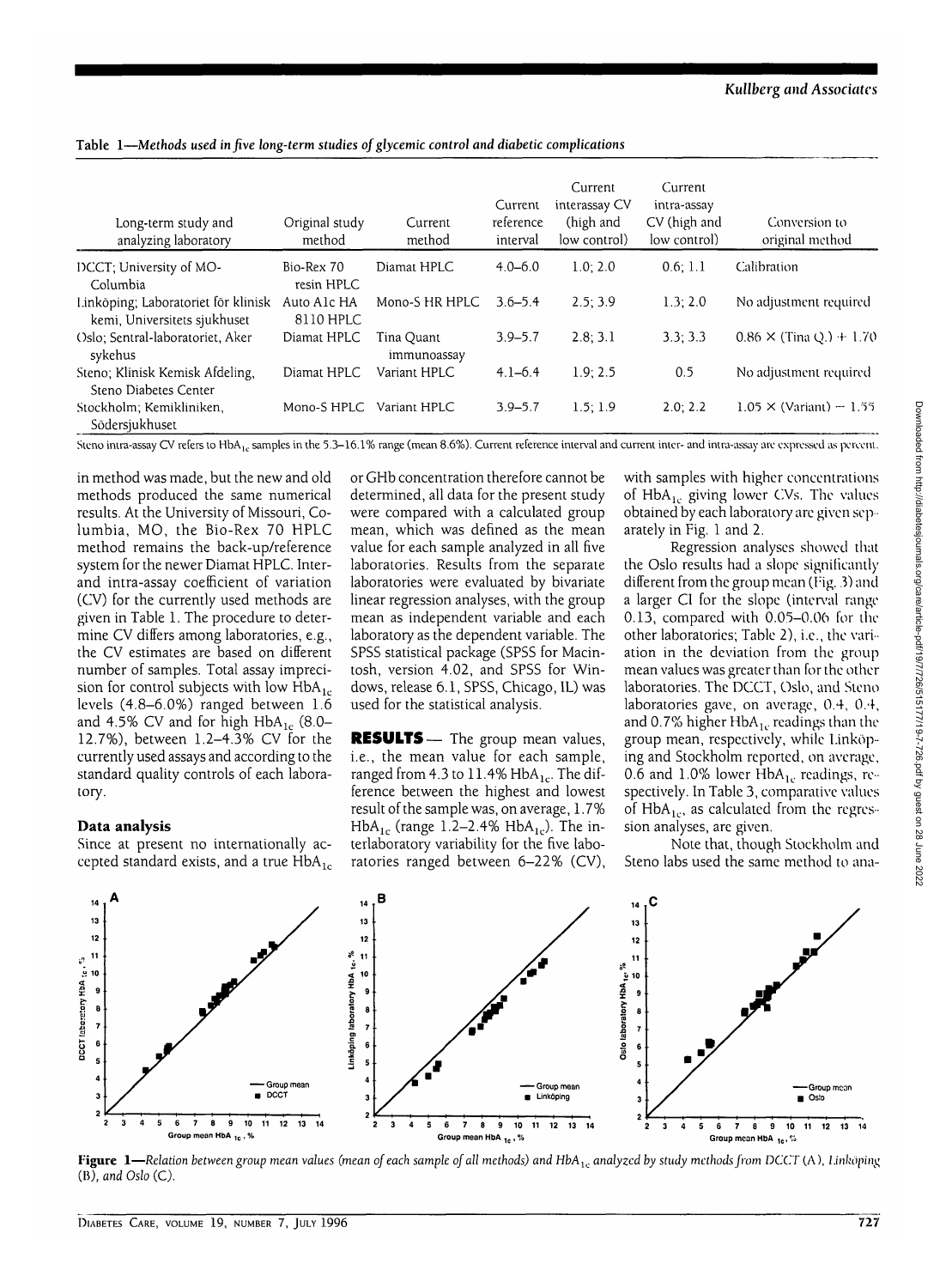

**Figure 2**—Relation *between group mean values (mean of each sample of all methods) and HbA*<sub>1c</sub> *analyzed by study methods from Steno (A) and Stockholm* **(B).**



**Figure 3**—*Regression lines for the separate laboratories compared with the group mean (mean for each sample of all methods).*

**Table 2—***Regression coefficients (i.e., slopes) and intercepts from bivariate regression analyses, with each laboratory as the dependent variable and the calculated group mean values as the independent variable*

| Laboratory | Slope $(95\% \text{ CI})$ | Intercept (95% CI)    |  |  |
|------------|---------------------------|-----------------------|--|--|
| DCCT       | $1.03(1.00 - 1.05)$       | $0.16(-0.04-0.37)$    |  |  |
| Linköping  | $1.01(0.98 - 1.03)$       | $-0.63(-0.84 - 0.42)$ |  |  |
| Oslo       | $0.89(0.82 - 0.95)$       | $1.25(0.72 - 1.77)$   |  |  |
| Steno      | $1.02(1.00-1.06)$         | $0.51(0.26 - 0.75)$   |  |  |
| Stockholm  | $1.04(1.01-1.07)$         | $-1.28(-1.54 - 1.03)$ |  |  |
|            |                           |                       |  |  |

The group mean was calculated as the mean of all five readings for each sample.

lyze the samples, the Stockholm laboratory adjusted their results to match their original method (see Table 1). Similarly, the Oslo laboratory used a conversion factor to match their previously used Diamat method.

CONCLUSIONS— This study shows that there are large discrepancies in GHb results from different laboratories used in studies of diabetic complications, even though the laboratories measured the same component of GHb, i.e.,  $HbA_{1c}$ . In the DCCT, the average difference in  $HbA_{1c}$  among the groups receiving conventional and intensified therapy was  $\leq$ 2% HbA<sub>1c</sub> (6), and in the Stockholm study, the difference was  $1.5\%$  HbA<sub>1c</sub> (9). In the present comparison, the difference between the highest and lowest reading for the same sample was, on average, 1.7%  $HbA_{1c}$ . Such a difference is of major clinical importance, and the interpretation of the numerical values presented in each study must be carried out with great care. Though the correlation coefficients are excellent (as high as  $r = 0.99$ ), agreement in the absolute  $HbA_{1c}$  values between laboratories is poor. Furthermore, the difference in slope shown for the Oslo study indicates not only a simple shift in the absolute value for  $HbA_{1c}$  compared with other studies, but a difference in the actual magnitude of change in glycemia for each  $1\%$  HbA<sub>1c</sub>. For example, if a  $1\%$ change in  $HbA_{1c}$  in the DCCT corresponds to a difference in average glucose of  $\sim$ 36 mg/dl (6), a 1% change in the Oslo study would correspond to  $\sim$  42 mg/dl change in average glucose.

The lack of GHb standardization makes it exceedingly difficult to compare results among laboratories and to set uniform goals for diabetes care. The present data offers a guide to the comparison of glycemic control in some studies regarding the relationship between long-term  $HbA_{1c}$  and diabetic complications.

Though conversion factors between laboratories and methods are necessary tools when comparing data from the early 1980s and onward, the need for standardization of GHb analysis in the near future is obvious. Recently, the American Association for Clinical Chemistry (AACC) and International Federation of Clinical Chemistry (IFCC) committees on GHb standardization have agreed to follow a protocol that would facilitate the standardization to achieve the end result of comparability of fresh sample results with the DCCT reference. Processes for standardization of results from many different methods, based on studies performed in the U.S. and The Nether-

**Table 3—***Comparison of results between studies at selected levels of glycemic control, as calculated from the regression analyses*

|             | Group mean $HbA_{1c}$ (%) |     |     |      |      |      |  |  |  |
|-------------|---------------------------|-----|-----|------|------|------|--|--|--|
|             | 4.0                       | 6.0 | 8.0 | 10.0 | 12.0 | 14.0 |  |  |  |
| <b>DCCT</b> | 4.3                       | 6.3 | 8.4 | 10.5 | 12.5 | 14.6 |  |  |  |
| Linköping   | 3.4                       | 5.4 | 7.4 | 9.5  | 11.5 | 13.5 |  |  |  |
| Oslo        | 4.8                       | 6.6 | 8.3 | 10.1 | 11.9 | 13.7 |  |  |  |
| Steno       | 4.6                       | 6.7 | 8.7 | 10.8 | 12.8 | 14.9 |  |  |  |
| Stockholm   | 2.9                       | 5.0 | 7.1 | 9.2  | 11.2 | 13.3 |  |  |  |